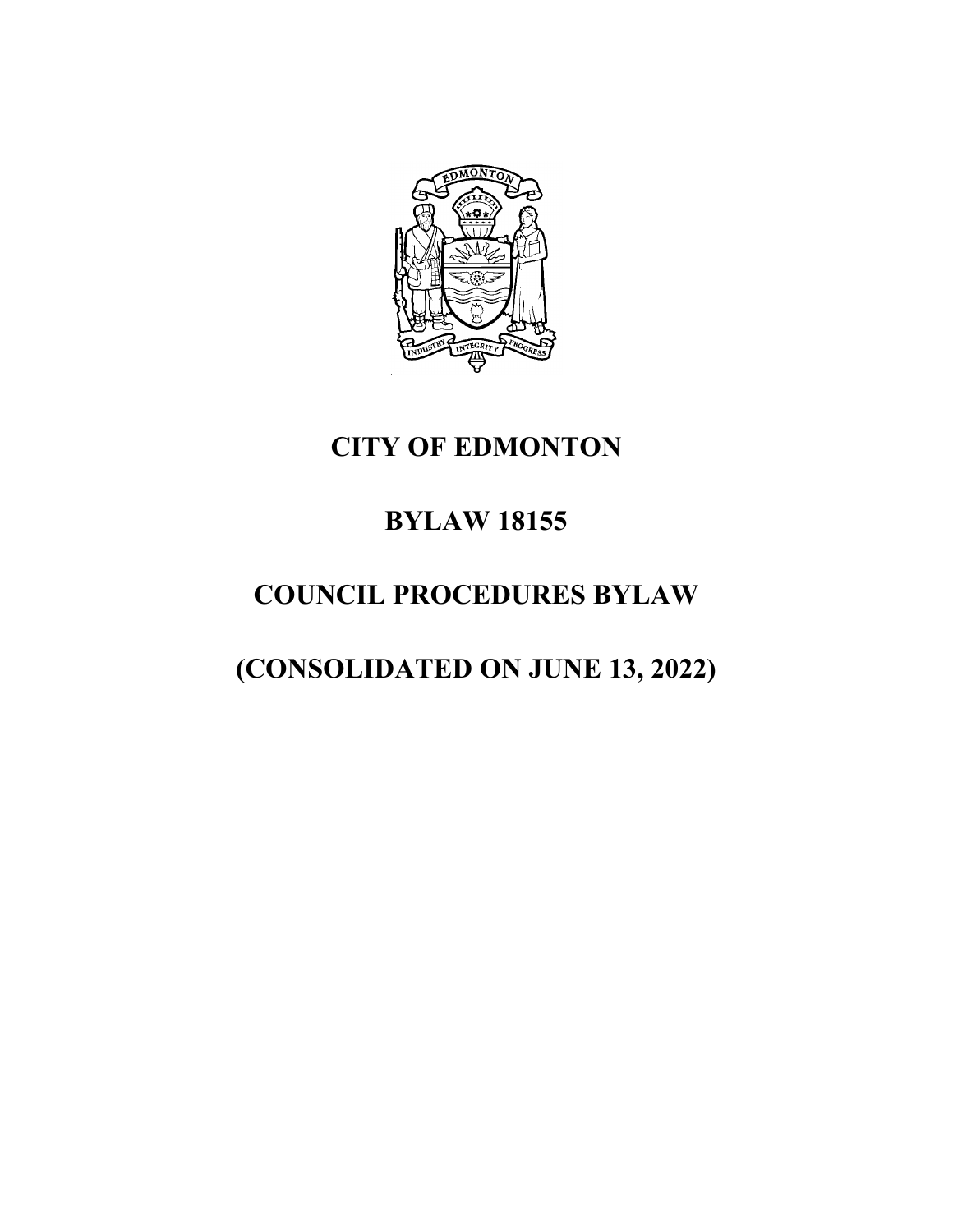## **THE CITY OF EDMONTON BYLAW 18155 COUNCIL PROCEDURES BYLAW**

Edmonton City Council enacts:

## **PART I - PURPOSE AND INTERPRETATION**

| <b>PURPOSE</b>     | $\mathbf{1}$   | (1) |     |                | The purpose of this bylaw is to establish procedures for the<br>conduct of all meetings.                                                                                     |
|--------------------|----------------|-----|-----|----------------|------------------------------------------------------------------------------------------------------------------------------------------------------------------------------|
|                    |                | (2) |     |                | This bylaw does not apply to the Community Standards and<br>Licence Appeal Committee, Edmonton Police Commission, and<br>any council committee that exists as a corporation. |
|                    |                |     |     |                | (S.2, Bylaw 19874, June 13, 2022)                                                                                                                                            |
| <b>DEFINITIONS</b> | $\overline{2}$ | (1) |     |                | Unless otherwise specified, words used in this bylaw have the<br>same meaning as defined in the Municipal Government Act,<br>including its regulations.                      |
|                    |                | (2) |     | In this bylaw: |                                                                                                                                                                              |
|                    |                |     | (a) |                | "Chair" means                                                                                                                                                                |
|                    |                |     |     | (i)            | for Council, the Mayor, or                                                                                                                                                   |
|                    |                |     |     | (ii)           | for a Standing Committee or Council Committee,<br>the individual appointed as Chair pursuant to the<br>Council Committees Bylaw;                                             |
|                    |                |     | (b) |                | "City" means The City of Edmonton;                                                                                                                                           |
|                    |                |     | (c) |                | "City Manager" means the City's chief administrative<br>officer or delegate;                                                                                                 |
|                    |                |     | (d) |                | "Council" means the City's council;                                                                                                                                          |
|                    |                |     | (e) |                | "Council Committee" means a City council committee,<br>but does not include a Standing Committee;                                                                            |
|                    |                |     | (f) |                | "Council Committees Bylaw" means the City's Council<br>Committees Bylaw, Bylaw 18156;                                                                                        |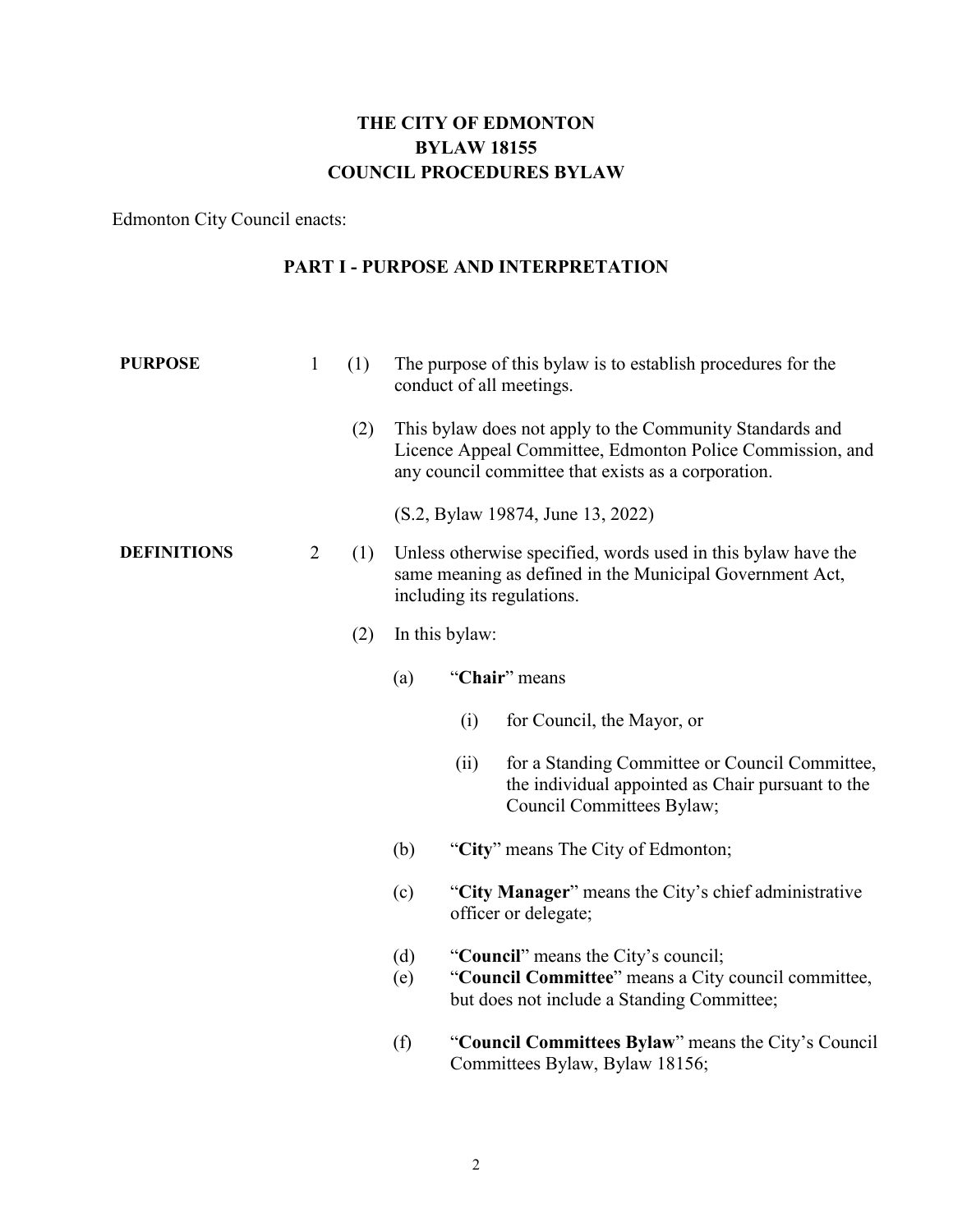| (g) | "Councillor" means the City's councillors and includes |
|-----|--------------------------------------------------------|
|     | the Mayor;                                             |

- (h) "**FOIP head**" means the individual designated as the City's FOIP head pursuant to the City Administration Bylaw, Bylaw 16620;
- (i) "**general election**" has the same meaning as defined in the *Local Authorities Election Act*, RSA 2000, c L-21;
- (j) "**Mayor**" means the City's chief elected official;
- (k) "**motion**" is a resolution;
- (l) "**Municipal Government Act**" means the *Municipal Government Act*, RSA 2000, c M-26;
- (m) "**special resolution**" means a vote on a motion where at least two-thirds of all Councillors, or two-thirds of all members of a Standing Committee or Council Committee, vote in favour of the motion;
- (n) **"Standing Committee**" means a City council committee designated in the Council Committees Bylaw as a Standing Committee;
- (o) "**two-thirds vote**" means a vote on a motion where at least two-thirds of Councillors present and entitled to vote at the meeting vote in favour of the motion; and
- (p) "**Vice-Chair**" means the individual appointed as vicechair pursuant to the Council Committees Bylaw.

3 The following interpretation rules apply to this bylaw:

- (a) marginal notes and headings in this bylaw are for reference purposes only;
- (b) any procedure prescribed in *Robert's Rules of Order* that does not conflict with the procedures contained in this bylaw or an enactment may be applied to any meeting at the discretion of the Chair;
- (c) if there is a conflict or inconsistency between a procedure contained in a bylaw establishing a Standing Committee or Council Committee and the procedures prescribed in

**RULES FOR INTERPRETATION**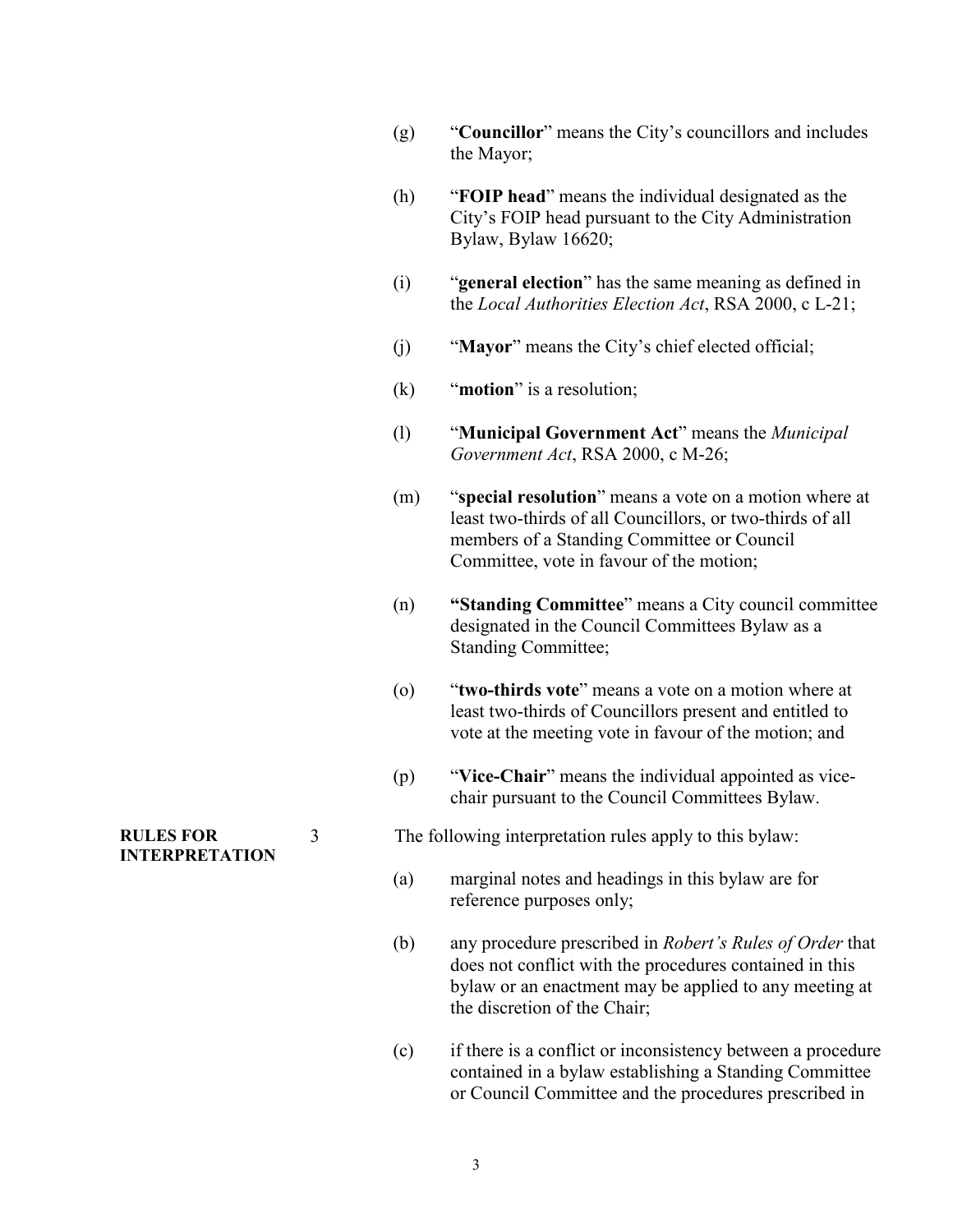this bylaw, the establishing bylaw will prevail to the extent of the conflict or inconsistency; and (d) where a Standing Committee or Council Committee contains members that are not Councillors, the applicable procedures prescribed by this bylaw for Councillors apply equally to those members. **WAIVER OF RULES** 4 Council or a Standing Committee may waive or modify the application of any part of this bylaw by special resolution, provided that such waiver or modification does not conflict with the Municipal Government Act or other enactment. **COUNCIL ACTION** 5 Unless otherwise stated in this bylaw or an enactment, Council may act by bylaw or motion passed by a majority vote, and a Standing Committee or Council Committee may only act by motion passed by a majority vote. **PART II - MEETINGS INAUGURAL MEETING** 6 (1) Within 14 days of each general election, Council must hold an inaugural organizational meeting at a date and time specified by the City Manager. (2) At the inaugural organizational meeting: (a) all Councillors must take the oath of office; (b) Council will confirm the seating of all Councillors for Council meetings; and (c) Council will conduct all organizational meeting matters. **ORGANIZATIONAL MEETING** 7 No later than 14 days after the 3rd Monday in October of each year, Council must hold an organizational meeting to: (a) appoint a deputy Mayor and acting Mayor so that; (i) only one Councillor will hold each office at any

(ii) each office will be filled at all times

one time, and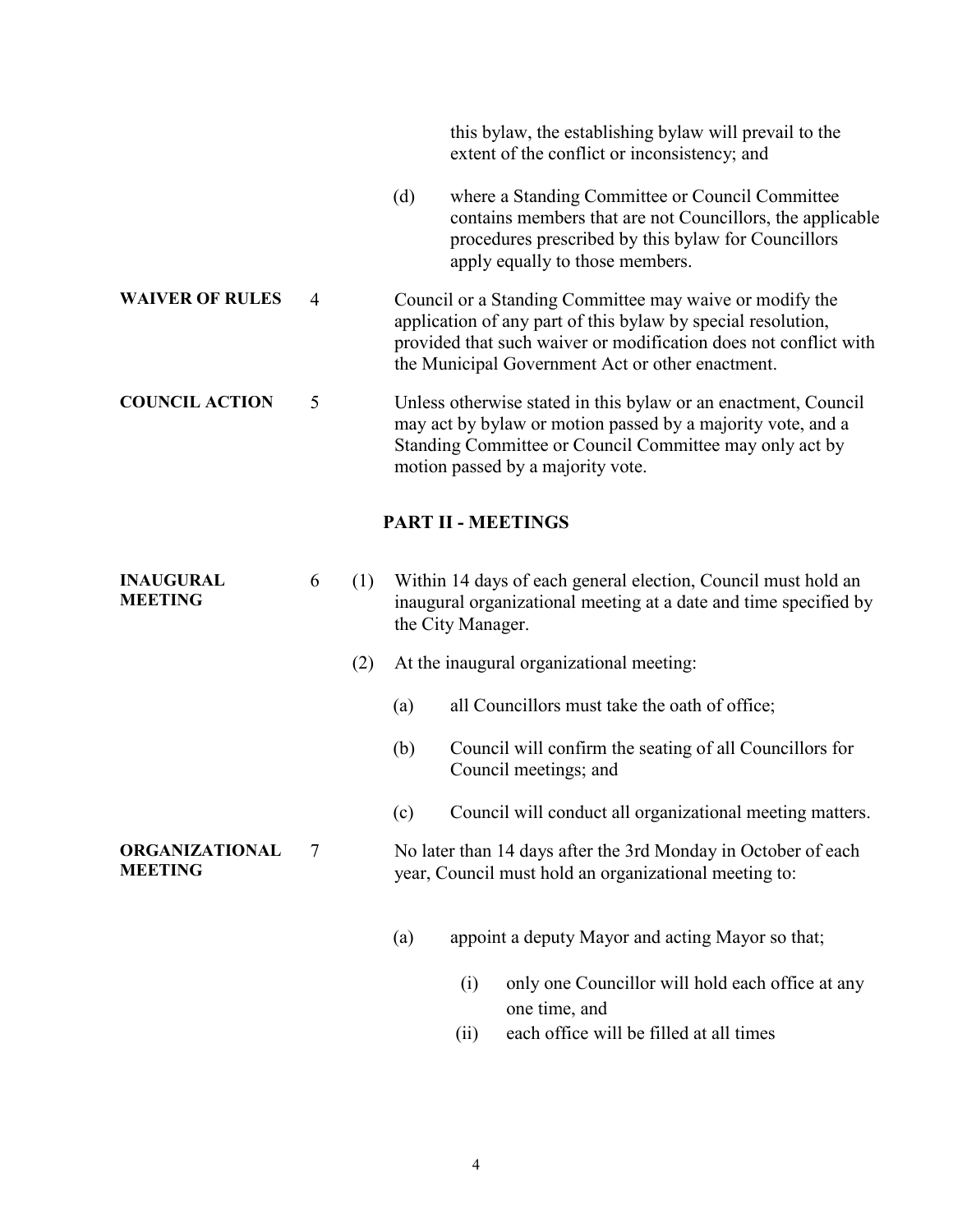as prescribed by the Council Committees Bylaw; and (d) deal with any other business included in the notice given for the organizational meeting. **TIME OF MEETINGS** 8 (1) Unless otherwise specified at the organizational meeting or changed in accordance with section 11, all regularly scheduled Council and Standing Committee meetings will begin at 9:30 am and end by 5:00 pm. (2) Councillors may vote to extend the end time of any meeting by a two-thirds vote. (3) If all agenda items are not completed by the scheduled or extended end time, the Council or Standing Committee meeting will continue on the next business day unless a motion is passed specifying an alternate date. (S.2, Bylaw 19874, December 06, 2021) **SPECIAL MEETINGS** 9 The Chair may call a special meeting at any time in accordance with the Municipal Government Act. **CAMPAIGN PERIOD** 10 No regularly scheduled Council or Standing Committee meetings will be held between nomination day and the inaugural organizational meeting each year a general election is held. **MEETING CHANGES** 11 (1) The date, time, or location of a meeting, including cancellation of a meeting, may be changed by special resolution. (2) Notwithstanding subsection (1), if there are no items on the agenda for a meeting, the meeting will be deemed cancelled. (3) The City Manager must give notice of any changes to a meeting date, time, or location, unless the location change is limited to holding the meeting in an alternate room within the same building. **MEETING NOTICES** 12 Notice of any meeting required by this bylaw or the Municipal Government Act will be given by the City Manager on behalf of the Chair, and must:

upcoming year;

(b) set dates, times, and locations for regularly scheduled Council and Standing Committee meetings for the

(c) appoint Councillors as members of Standing Committees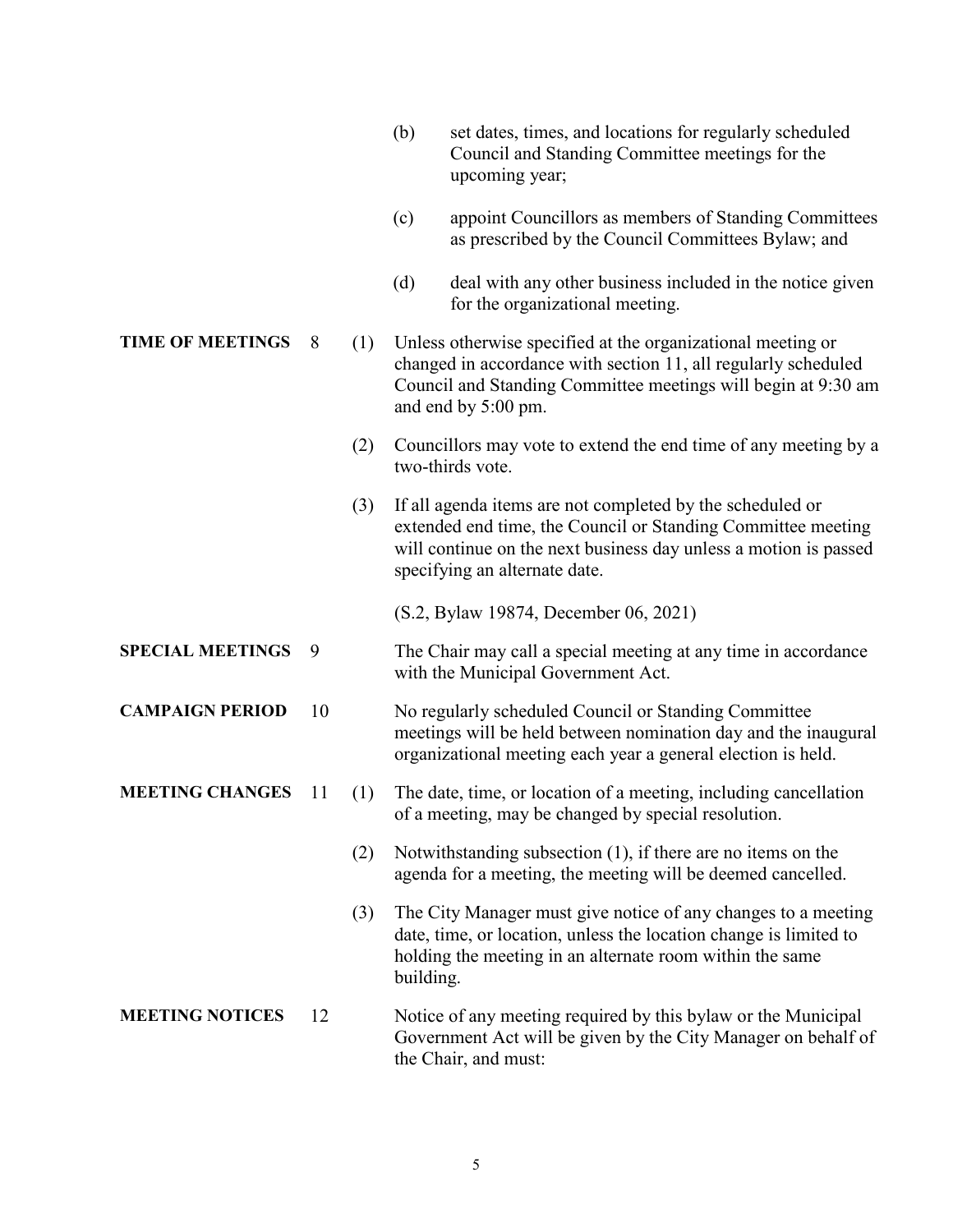|                                       |    |     | (a)       | be in writing;                                                                                                                                                                                                                                               |
|---------------------------------------|----|-----|-----------|--------------------------------------------------------------------------------------------------------------------------------------------------------------------------------------------------------------------------------------------------------------|
|                                       |    |     | (b)       | be issued at least 24 hours in advance of the start of the<br>meeting;                                                                                                                                                                                       |
|                                       |    |     | (c)       | specify the date, time, and location of the meeting;                                                                                                                                                                                                         |
|                                       |    |     | (d)       | be delivered by electronic mail to all Councillors;                                                                                                                                                                                                          |
|                                       |    |     | (e)       | be posted on the City's website; and (S.2, Bylaw 19206,<br>March 22, 2021)                                                                                                                                                                                   |
|                                       |    |     | (f)       | include any other matters specified by the Chair or<br>determined necessary by the City Manager.                                                                                                                                                             |
| <b>REMOTE</b><br><b>PARTICIPATION</b> | 13 | (1) |           | Except for any part of a Council or Standing Committee meeting<br>closed pursuant to section 16, the City Manager will provide<br>access to a live, publicly available audio and video view of the<br>location where the meeting is being held.              |
|                                       |    | (2) |           | The City Manager will provide a video conference link to all<br>Councillors who wish to participate in a meeting by electronic<br>means, and may provide telephone access if a Councillor is<br>unable to attend in person or via the video conference link. |
|                                       |    | (3) |           | Councillors that are physically present at the meeting location or<br>participating remotely pusuant to subsection (2) are deemed to<br>be present at the meeting and will be counted towrds quorum.                                                         |
|                                       |    | (4) |           | If a meeting is closed pursuant to section 16, Councillors<br>participating remotely pursuant to subesection (2) must confirm<br>to the Chair that they are in a private location and able to<br>maintain confidentiality over the item to be discussed.     |
|                                       |    |     |           | (S.3, Bylaw 19874, June 13, 2022)                                                                                                                                                                                                                            |
| <b>QUORUM</b>                         | 14 | (1) |           | Quorum for a Council meeting is the majority of all Councillors.                                                                                                                                                                                             |
|                                       |    | (2) |           | Quorum for a Standing Committee or Council Committee<br>meeting is the majority of the members.                                                                                                                                                              |
|                                       |    | (3) | (Deleted) |                                                                                                                                                                                                                                                              |
|                                       |    |     |           | (S.4, Bylaw 19874, June 13, 2022).                                                                                                                                                                                                                           |
|                                       |    | (4) |           | If quorum is not present 20 minutes following the scheduled start                                                                                                                                                                                            |

6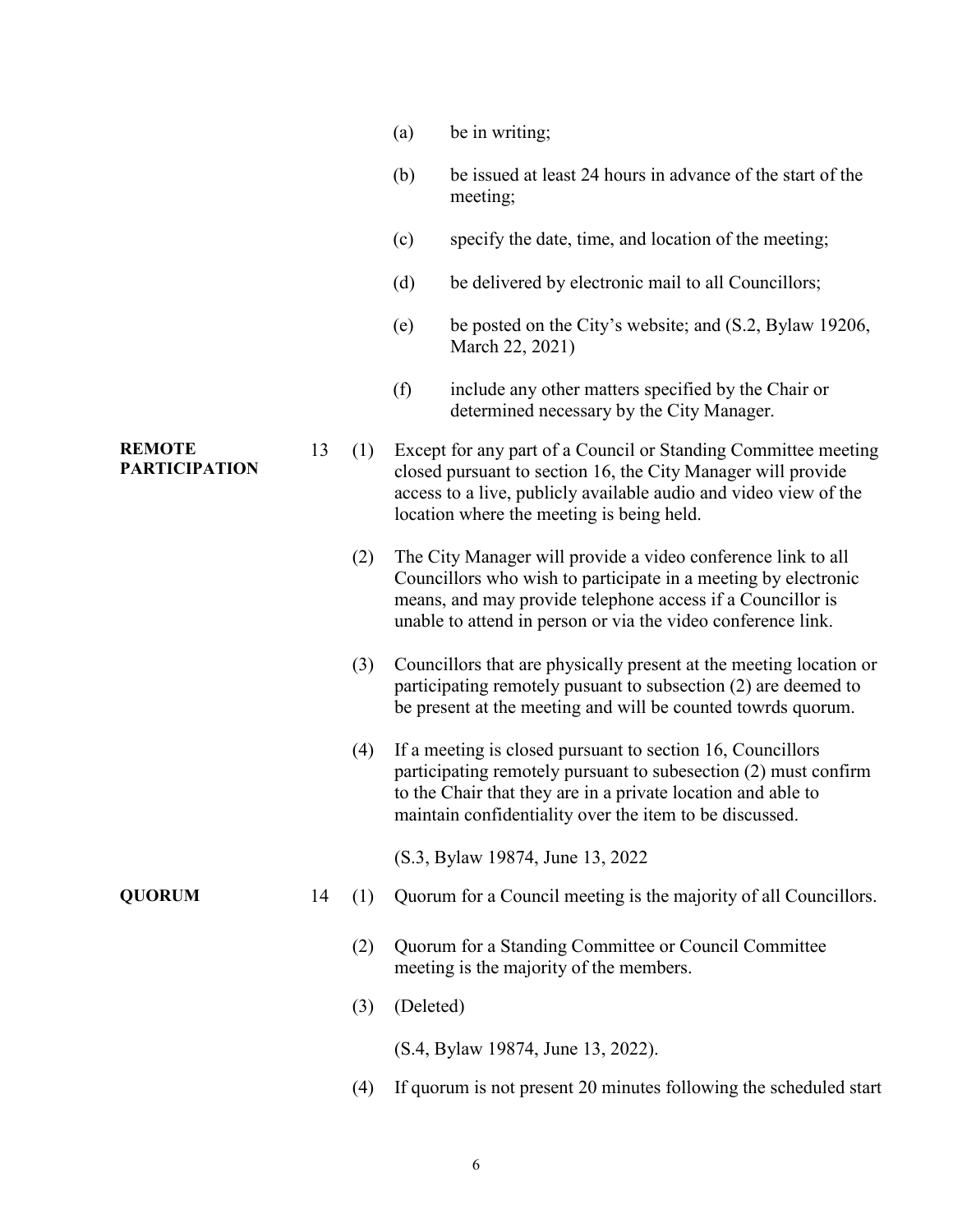time of a meeting and it is not reasonable that quorum will be present within a reasonable period of time, the City Manager will record the names of Councillors present and the meeting will be deemed cancelled.

**ATTENDANCE** 14.1 (1) If a Councillor is unable to attend all or part of a meeting, including arriving after the start of a meeting or leaving before the meeting is adjourned, the Councillor:

- (a) subject to subsection (3), must notify the City Manager and Chair at least 24 hours in advance;
- (b) must provide the general reason for the absence;
- (c) must state the expected duration of the absence; and
- (d) may request that the Chair announce the reason and expected duration of their absence during the meeting.
- (2) Subsection 1 does not apply if the absence is authorized by a motion of Council or the City's Parental Leave for Councillors Bylaw, Bylaw 18243.
- (3) If exigent circumstances exist or a Councillor is unable to provide 24 hours notice of their absence, the Councillor must provide notice as soon as reasonably possible.
- (4) The City Manager must record in the minutes of the meeting of all the meeting:
	- (a) the names of all the Councillors absent for all or part of the meeting;
	- (b) (deleted)
	- (c) whether notification of the absence was provided in accordance with subsection (1).

(S.2, Bylaw 20073, June 13, 2022)

 (5) This section does not apply to comfort breaks of reasonable duration or absences that occur outside of the scheduled meeting times.

(S2 Bylaw 18549, October 9, 2018)

- **MEETING BUSINESS** 15 (1) Subject to subsections (2) and (3), items will be discussed at a meeting in the order they appear on the agenda for that meeting.
	- (2) Councillors may, by a two-thirds vote, change the order of the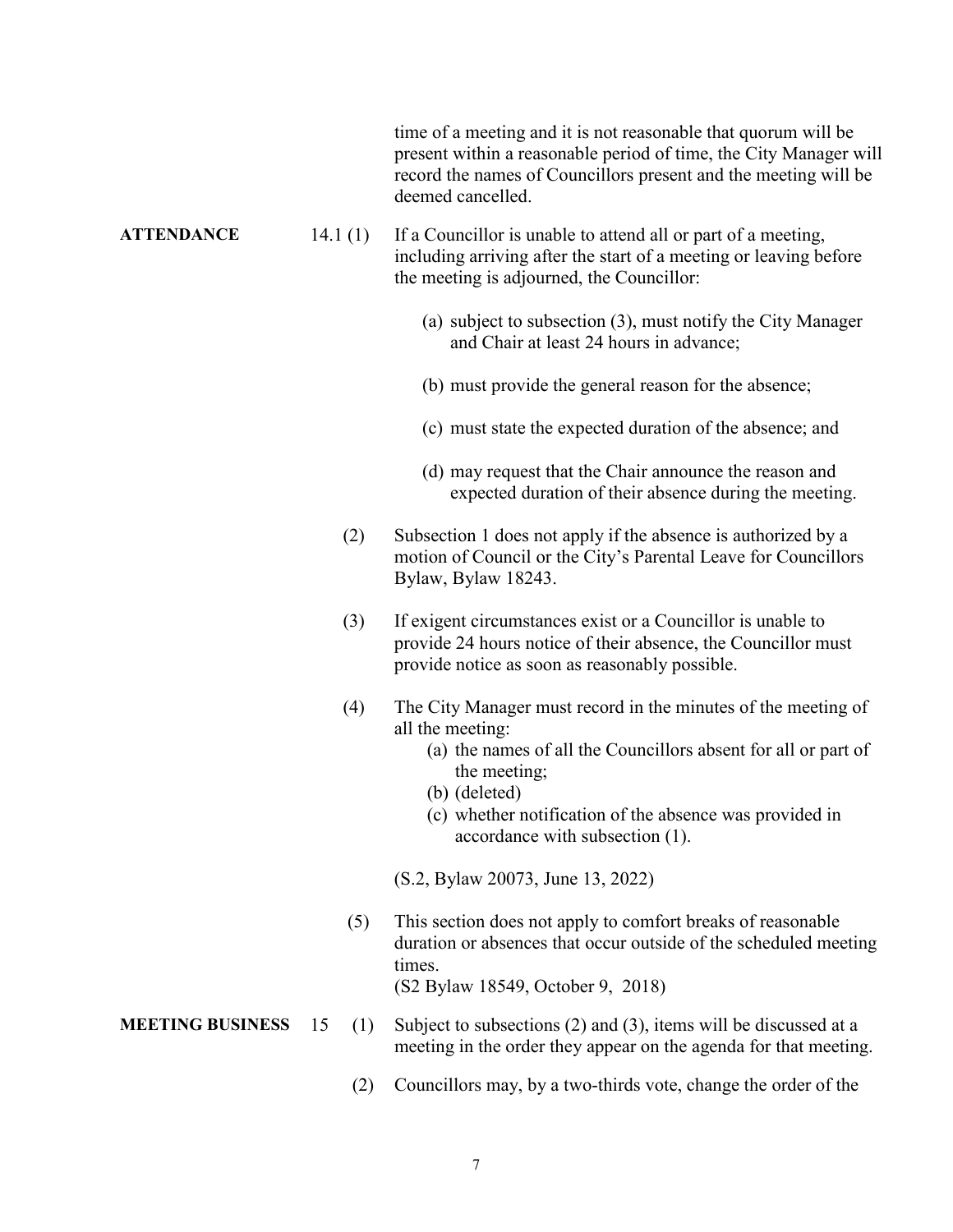agenda or specify that any item(s) will be discussed at a specific time.

- (3) Prior to commencing discussions on the first item on the agenda, the Chair must ask Councillors to select the items they wish to debate, and any items with an accompanying written report that are not selected may be voted on by a single motion adopting the recommendations stated in the report.
- **PRIVATE ITEMS** 16 (1) Councillors may close all or part of a meeting to the public to discuss an item in private if the item to be discussed falls within one of the exceptions to disclosure in Part 1, Division 2 of the *Freedom of Information and Protection of Privacy Act*, RSA 2000, c F-25.
	- (2) Prior to discussing an item in private, the exception to disclosure that applies to the item must be stated.
	- (3) The Subdivision and Development Appeal Board, Assessment Review Board, Community Standards and Licence Appeal Committee, and Edmonton Combative Sports Commission may deliberate in private, but all decisions must be public.
	- (4) When discussing an item in private, no motions or bylaws may be passed except a motion to revert to a meeting held in public.
	- (5) Subject to any direction of Council, Standing Committee, or Council Committee, the City Manager may allow any person to be present for an item discussed in private.
	- (6) DELETED (S.3, Bylaw 19206, March 22, 2021)
- **PRIVATE REPORTS** 17 (1) If the City Manager provides a written report for an item discussed in private pursuant to section 16, the written report will also be kept private unless otherwise directed or required by an enactment.
	- (2) The City Manager as FOIP head will regularly review written reports kept private by operation of this section to determine if the applicable exception to disclosure continues to apply, and will release all or part of the report if the exception no longer applies.
- **MEETING RECORDINGS** 18 (1) The City Manager will make an audio recording of all Council and Standing Committee meetings, to be retained in accordance with the applicable City records retention schedule approved pursuant to the City Administration Bylaw, Bylaw 16620.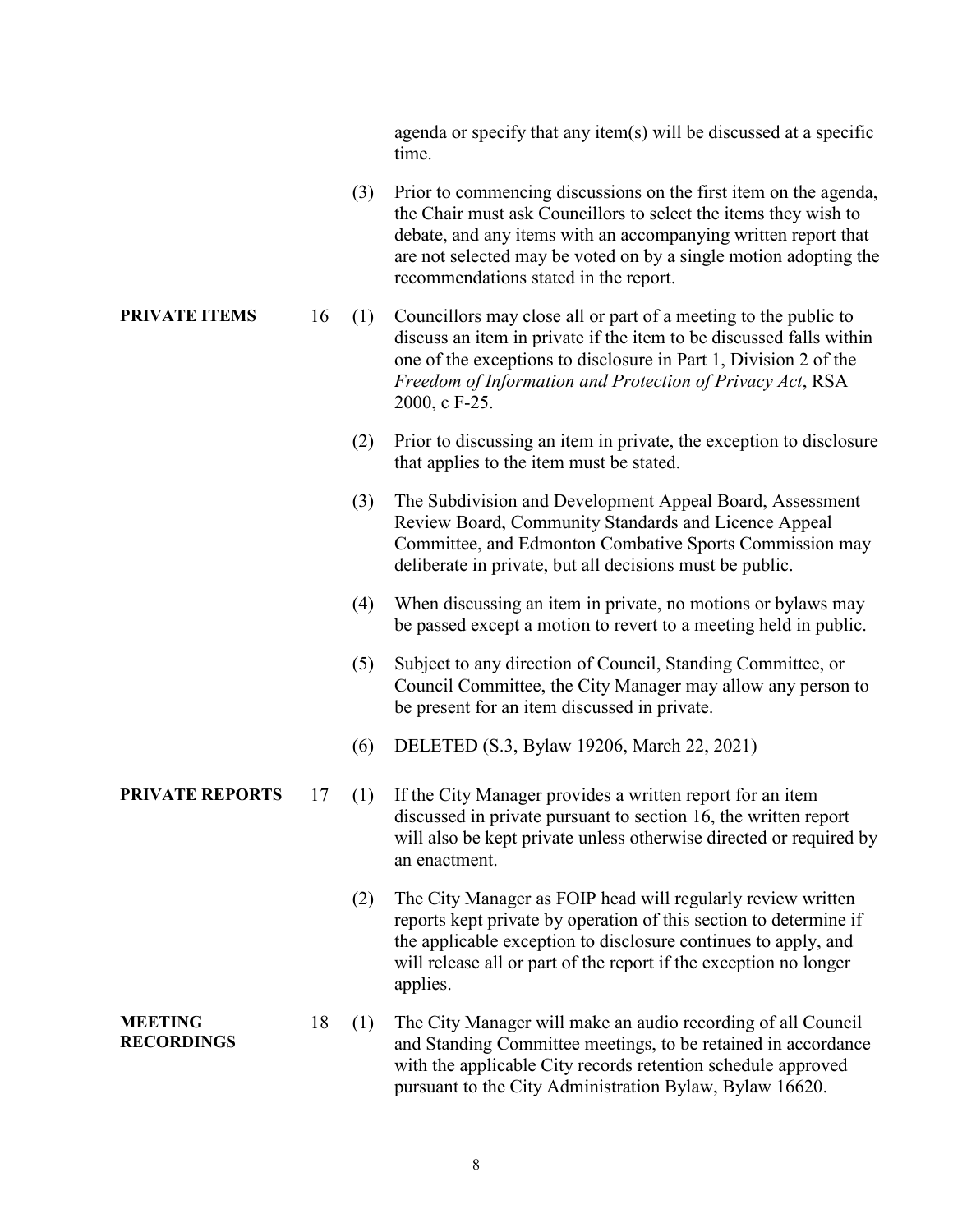|                                            |    | (2) | This section does not apply to items discussed in private<br>pursuant to section 16.                                                                                                                |
|--------------------------------------------|----|-----|-----------------------------------------------------------------------------------------------------------------------------------------------------------------------------------------------------|
| <b>MINUTES</b>                             | 19 | (1) | The City Manager must prepare minutes of all meetings that<br>comply with the requirements of the Municipal Government Act.                                                                         |
|                                            |    | (2) | The City Manager will distribute draft minutes of prior meetings<br>as part of the agenda of a subsequent meeting and may publish<br>draft minutes on the City's website prior to approval.         |
|                                            |    | (3) | If minutes of a prior meeting are included on an agenda, Council,<br>Standing Committee, or Council Committee must consider the<br>minutes and                                                      |
|                                            |    |     | if there are no errors or omissions, pass a motion<br>(a)<br>approving the minutes; or                                                                                                              |
|                                            |    |     | (b)<br>if there are errors or omissions, pass a motion to amend<br>and approve the amended minutes.                                                                                                 |
|                                            |    | (4) | Once approved at a subsequent meeting, minutes must be signed<br>by the Chair and City Manager.                                                                                                     |
|                                            |    |     | <b>PART III - AGENDAS</b>                                                                                                                                                                           |
|                                            |    |     |                                                                                                                                                                                                     |
| <b>AGENDA CONTENTS</b>                     | 20 |     | An agenda for a meeting must be in the form prescribed by the<br>City Manager.                                                                                                                      |
| <b>AGENDA</b><br><b>DISTRIBUTION</b>       | 21 | (1) | The City Manager must distribute the agenda for a meeting to all<br>members and post the agenda on the City's website at least 10<br>clear days prior to the meeting date.                          |
|                                            |    | (2) | Unless exigent circumstances exist, the City Manager will<br>distribute agendas no later than 12:00 pm on the day determined<br>by subsection (1). (S.4, Bylaw 19206, March 14, 2021)               |
|                                            |    | (3) | This section does not apply to Agenda Review Committee, as<br>defined in the Council Committees Bylaw, Bylaw 18156.                                                                                 |
|                                            |    |     | (S.3, Bylaw 20073, June 13, 2022)                                                                                                                                                                   |
| <b>ADDING ITEMS TO</b><br><b>AN AGENDA</b> | 22 | (1) | If an item is listed on an agenda but the written report or text of<br>the proposed bylaw is not distributed with the agenda, the report<br>or proposed bylaw may be added to the agenda by motion. |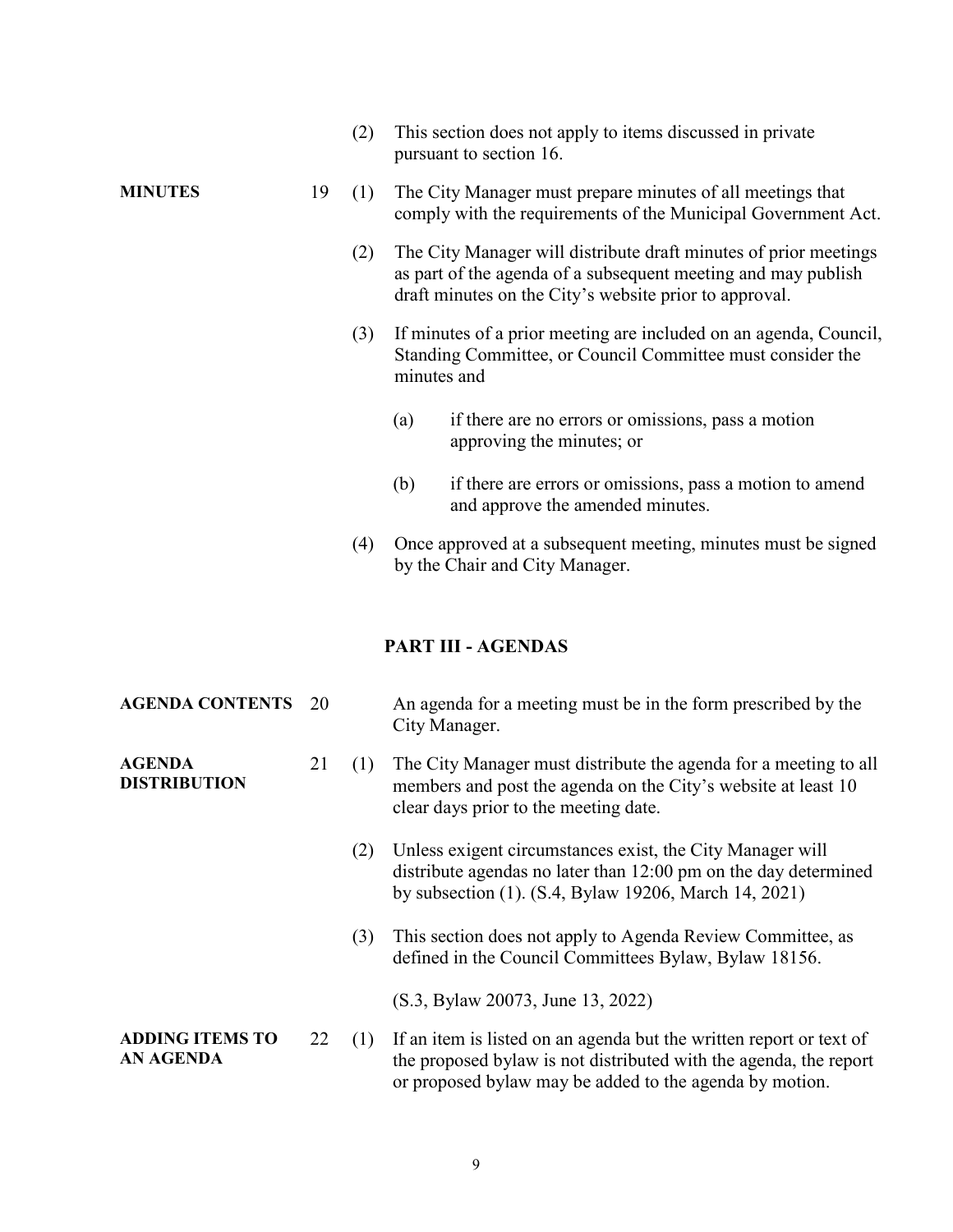- (2) If an item is not listed on an agenda, it may be added to the agenda at any time by special resolution.
- (3) Notwithstanding subsections (1) or (2), the City Manager may add any of the following to an agenda for a meeting at any time prior to the start of that meeting:
	- (a) items recommended, requisitioned, or referred to a Council meeting by a Standing Committee, or referred to a Standing Committee by Council;
	- (b) minutes from a prior meeting that require approval; and
	- (c) notices of motion given pursuant to section 32.

(S.5, Bylaw 19206, March 22, 2021) (S.5, Bylaw 19874, June 13, 2022)

#### **PART IV - COUNCILLOR INQUIRIES**

**COUNCILLOR INQUIRIES**

- 23 (1) At the designated time during a regular Council or Standing Committee meeting, a Councillor may make a formal inquiry to obtain information from the City Manager about the operation or administration of the City.
	- (2) Subsection (1) does not apply to Agenda Review Committee or any sub-committee of a Standing Committee created pursuant to this or any other bylaw.

(S.4, S.5, S.6, Bylaw 20073, June 13, 2022)

- 24 An inquiry made under section 23 must:
	- (a) be limited to the gathering of readily available information about the operation or administration of the City;
	- (b) not require any analysis or significant interpretation;
	- (c) not require the expenditure of funds or use of significant administrative resources to gather the requested information;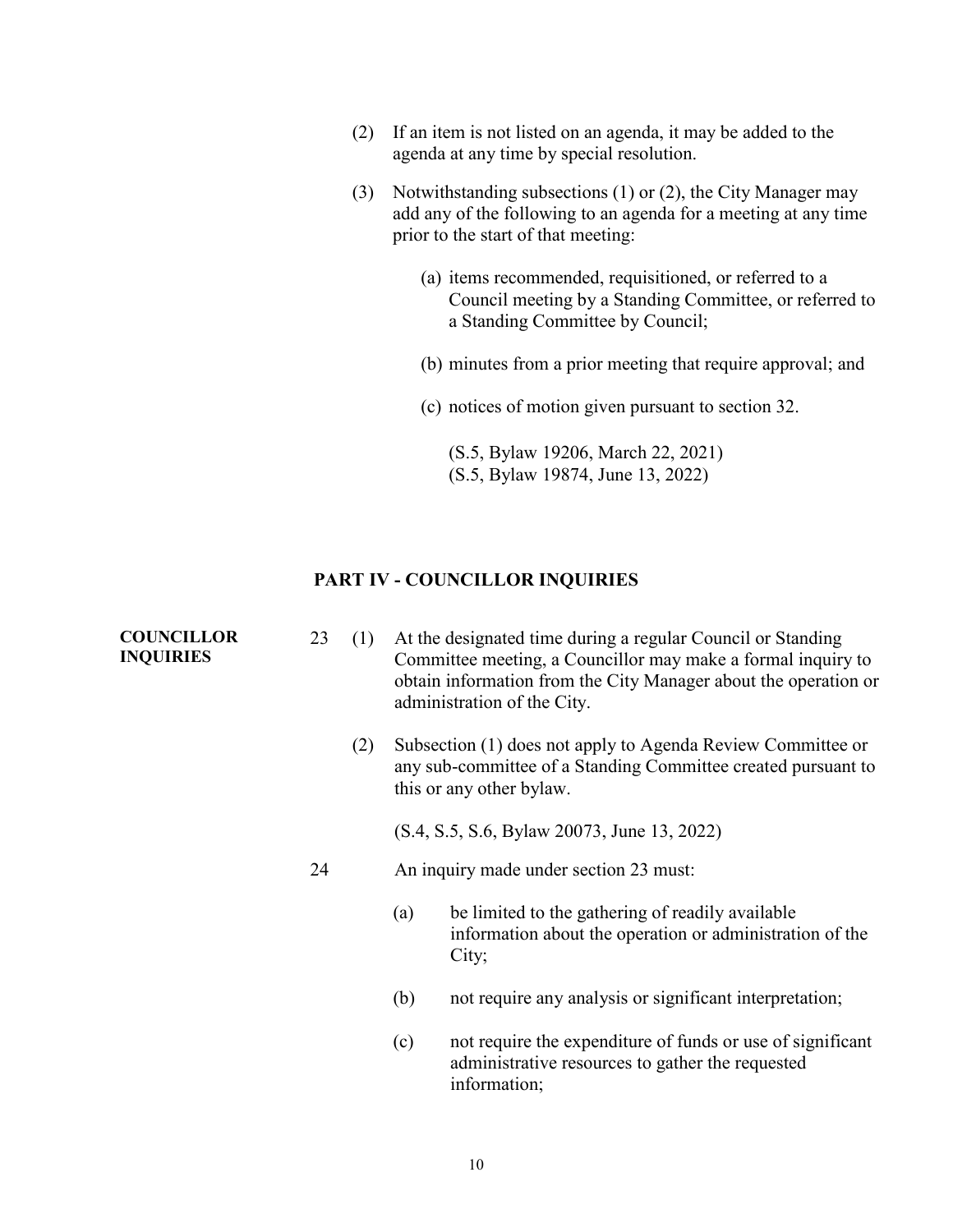|                                              |    |     | (d)<br>request the City Manager to provide a written report with<br>information requested at a subsequent Standing<br>Committee meeting that is at least 13 weeks following<br>the date the inquiry is made; and (S.6, Bylaw 19206,<br>March 22, 2021)            |
|----------------------------------------------|----|-----|-------------------------------------------------------------------------------------------------------------------------------------------------------------------------------------------------------------------------------------------------------------------|
|                                              |    |     | be submitted to the City Manager and the Chair in<br>(e)<br>writing at least two business days prior to making the<br>inquiry.                                                                                                                                    |
|                                              |    |     | (S.7, Bylaw 20073, June 13, 2022)                                                                                                                                                                                                                                 |
|                                              | 25 |     | When making an inquiry a Councillor may include a preamble to<br>provide context or additional information, however the preamble<br>will not be recorded in the minutes or referenced in the report<br>provided by the City Manager in response to the inquiry.   |
| <b>ROLE OF THE</b><br><b>CHAIR</b>           | 26 | (1) | If an inquiry complies with section 24, the Chair must accept the<br>inquiry.                                                                                                                                                                                     |
|                                              |    | (2) | If an inquiry does not comply with section 24, the Chair must<br>notify the Councillor proposing the inquiry at least 24 hours<br>prior to the start of the meeting at which the inquiry will be made<br>setting out the reasons why the inquiry does not comply. |
|                                              |    | (3) | The Chair may refuse an inquiry that does not comply with<br>section 24 provided that notice was provided to the Councillor<br>making the inquiry in accordance with subsection (2).                                                                              |
|                                              |    | (4) | A decision of the Chair to refuse an inquiry may be challenged,<br>and the Councillor making the inquiry may present the reasons<br>provided by the Chair pursuant to subsection (2).                                                                             |
|                                              |    |     | <b>PART V - MOTIONS</b>                                                                                                                                                                                                                                           |
| <b>MOTIONS ARISING</b><br><b>FROM DEBATE</b> | 27 | (1) | Subject to this Part, during the discussion of any item on an<br>agenda, a Councillor may make any motion related to the item.                                                                                                                                    |
|                                              |    | (2) | A motion does not need to be made prior to the discussion of an<br>item listed on an agenda.                                                                                                                                                                      |
|                                              |    | (3) | A motion made at a Standing Committee or Council Committee<br>meeting does not require a seconder.                                                                                                                                                                |

(4) The mover or seconder of a motion is not required to speak or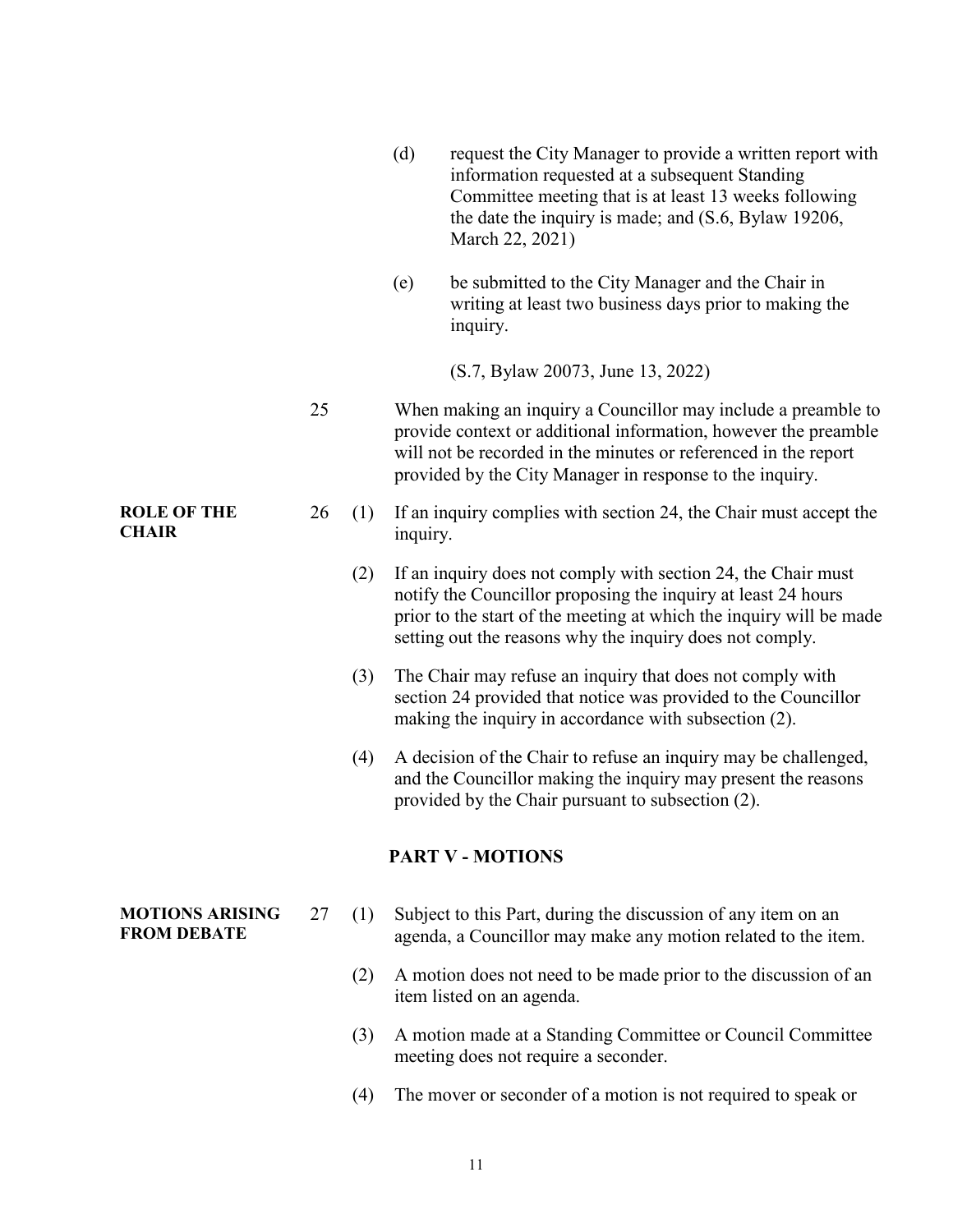vote in favour of the motion.

|                                          |    | (5) |         |                   | If a motion directs the City Manager or City Auditor to provide a<br>report to a subsequent meeting, the motion must allow at least 13<br>weeks for the City Manager or City Auditor to prepare and<br>present the report, unless otherwise directed in the motion. (S.7,<br>Bylaw 19206, March 22, 2021) |
|------------------------------------------|----|-----|---------|-------------------|-----------------------------------------------------------------------------------------------------------------------------------------------------------------------------------------------------------------------------------------------------------------------------------------------------------|
|                                          |    | (6) |         |                   | Unless otherwise stated in this bylaw, any motion, including a<br>proposed amendment, is debatable.                                                                                                                                                                                                       |
| <b>AMENDMENTS</b>                        | 28 | (1) |         |                   | A Councillor may not amend their own motion.                                                                                                                                                                                                                                                              |
|                                          |    | (2) | object. |                   | Notwithstanding subsection (1), the Chair may accept an<br>amendment that clarifies the intent of a motion without affecting<br>the substance if the mover and all Councillors present do not                                                                                                             |
|                                          |    | (3) |         |                   | A proposed amendment to a motion must be relevant and must<br>not have the effect of defeating the motion.                                                                                                                                                                                                |
|                                          |    | (4) | first.  |                   | If multiple similar amendments are proposed, the amendment<br>that will effect the greatest change must be debated and voted on                                                                                                                                                                           |
|                                          |    | (5) |         |                   | During debate on an amendment to a motion, Councillors may<br>only debate the amendment.                                                                                                                                                                                                                  |
| <b>INVALID MOTIONS</b>                   | 29 |     |         | A motion may not: |                                                                                                                                                                                                                                                                                                           |
|                                          |    |     | (a)     |                   | have the effect of contravening any applicable law;                                                                                                                                                                                                                                                       |
|                                          |    |     | (b)     |                   | if passed by a Standing Committee or Council<br>Committee, exceed the mandate of the committee; or                                                                                                                                                                                                        |
|                                          |    |     | (c)     |                   | have the effect of rescinding or contradicting a prior<br>motion, or renewing a defeated motion, unless it is made:                                                                                                                                                                                       |
|                                          |    |     |         | (i)               | by a Councillor that voted with the prevailing<br>side;                                                                                                                                                                                                                                                   |
|                                          |    |     |         | (ii)              | more than one year after the date of the original<br>motion; or                                                                                                                                                                                                                                           |
|                                          |    |     |         | (iii)             | after a general election.                                                                                                                                                                                                                                                                                 |
| <b>RECEIVE FOR</b><br><b>INFORMATION</b> | 30 |     |         |                   | A motion to receive a report from the City Manager for                                                                                                                                                                                                                                                    |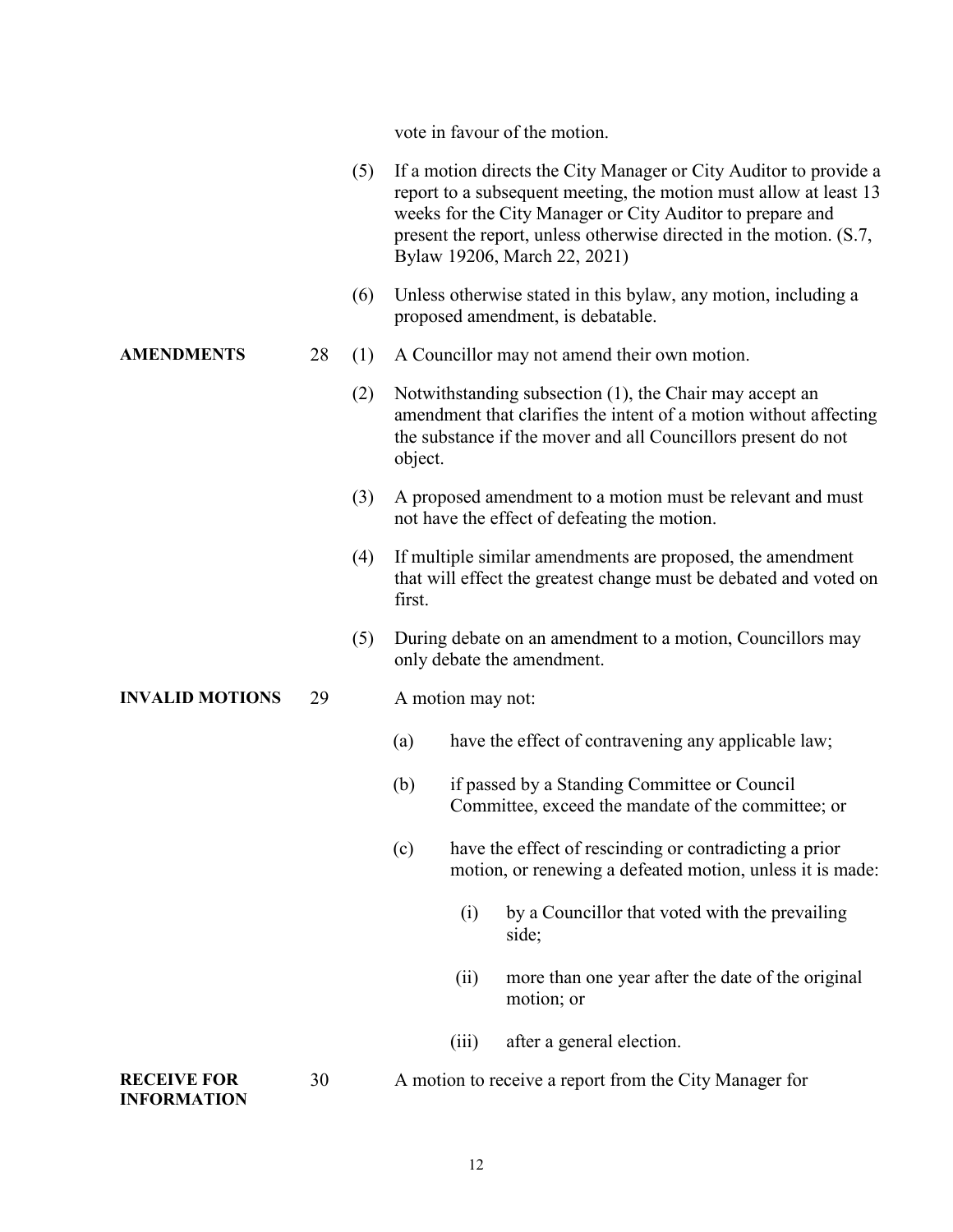information does not represent approval or direction regarding the content of the report.

#### **REQUISITION** 31 (1) An item listed on a Standing Committee agenda may be requisitioned to Council by a request made to the Chair by two members of the Standing Committee.

 (2) A request made in accordance with subsection (1) is not debatable and once received by the Chair the item must be added to the agenda for the next Council meeting without further discussion at the Standing Committee meeting.

#### **NOTICE OF MOTION** 32 (1) During each Council and Standing Committee meeting, the Chair must ask all Councillors present if they wish to provide notice of a motion to be made at a subsequent meeting.

- (2) A notice of motion pursuant to subsection (1) must:
	- (a) be given at a Council or Standing Committee meeting held at least 5 days before the Council or Standing Committee meeting at which the motion will be made;
	- (b) be given to the City Manager;
	- (c) include sufficient detail about the motion's proposed action;
	- (d) state the date of the Council or Standing Committee meeting at which the motion will be made; and
	- (e) be concise and unambiguous.
- (3) A notice of motion may include a preamble to provide context or additional information, however the preamble will not be recorded in the minutes or referenced in any written report provided by the City Manager in response to the motion.
- (4) The giving of notice of motion is not debatable.
- (5) If a notice of motion is given in accordance with this section, the motion will be added to the agenda for the Council or Standing Committee meeting on the date specified in the motion.

#### **DELAYED MOTIONS** 33 If a motion is not made at the meeting specified in the motion, it will without a further motion be placed on the agenda for the next Council or Standing Committee meeting only.

#### 13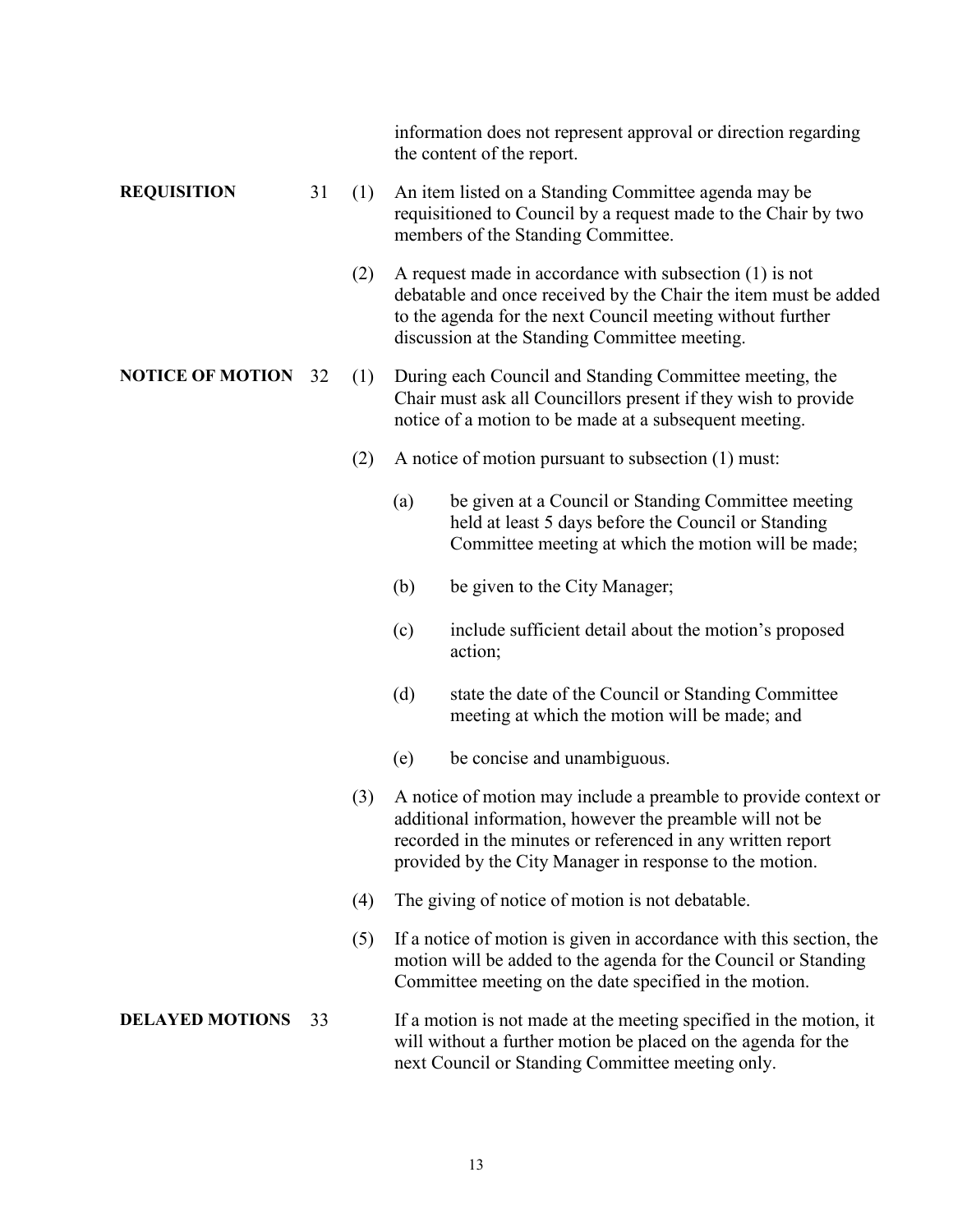## **PART VI - RULES OF DEBATE**

| <b>ORDER OF</b><br><b>DISCUSSION OF</b>                                        | 34 |     | An item on an agenda will be discussed as follows: |                                                                                                                                                                                         |  |
|--------------------------------------------------------------------------------|----|-----|----------------------------------------------------|-----------------------------------------------------------------------------------------------------------------------------------------------------------------------------------------|--|
| <b>AGENDA ITEMS</b>                                                            |    |     | (a)                                                | the Chair may request the City Manager to provide<br>introductory remarks;                                                                                                              |  |
|                                                                                |    |     | (b)                                                | approved speakers may present;                                                                                                                                                          |  |
|                                                                                |    |     | (c)                                                | Councillors may ask relevant questions of the speaker(s);                                                                                                                               |  |
|                                                                                |    |     | (d)                                                | Councillors may ask the City Manager questions;                                                                                                                                         |  |
|                                                                                |    |     | (e)                                                | Councillors may make any motions necessary to dispose<br>of the item, including motions to amend a motion made;                                                                         |  |
|                                                                                |    |     | (f)                                                | Councillors may ask questions about a motion made;                                                                                                                                      |  |
|                                                                                |    |     | (g)                                                | Councillors may speak to a motion made; and                                                                                                                                             |  |
|                                                                                |    |     | (h)                                                | the Councillor that made the motion may speak in reply<br>prior to the vote being called.                                                                                               |  |
| <b>ORDER OF</b><br><b>SPEAKERS AND</b><br><b>QUESTIONS</b>                     | 35 | (1) |                                                    | Unless otherwise directed by the Chair, speakers will be heard<br>from in the order determined by the City Manager.                                                                     |  |
|                                                                                |    | (2) |                                                    | Unless otherwise directed by the Chair, speakers will be heard in<br>a panel and Councillors may ask questions of any speaker on the<br>panel during their allotted time for questions. |  |
|                                                                                |    | (3) | Chair.                                             | Councillors may ask questions in the order determined by the                                                                                                                            |  |
| <b>REMOTE</b><br><b>PARTICIPATION BY</b><br><b>APPROVED</b><br><b>SPEAKERS</b> | 36 |     |                                                    | Unless otherwise directed by the Chair, any approved speaker<br>may participate in a meeting through the video conference link<br>required by section 13(2).                            |  |
|                                                                                |    |     |                                                    | (S.6, Bylaw 19874, June 13, 2022)                                                                                                                                                       |  |
| <b>AUTHORIZED</b><br><b>SPEAKERS</b>                                           | 37 | (1) |                                                    | If a person is unable to attend a Council or Standing Committee<br>meeting, including a public hearing, they may authorize an<br>individual to speak on their behalf.                   |  |
|                                                                                |    | (2) | and include:                                       | The authorization referred to in subsection $(1)$ must be in writing                                                                                                                    |  |
|                                                                                |    |     | (a)                                                | the name of the person granting the authorization;                                                                                                                                      |  |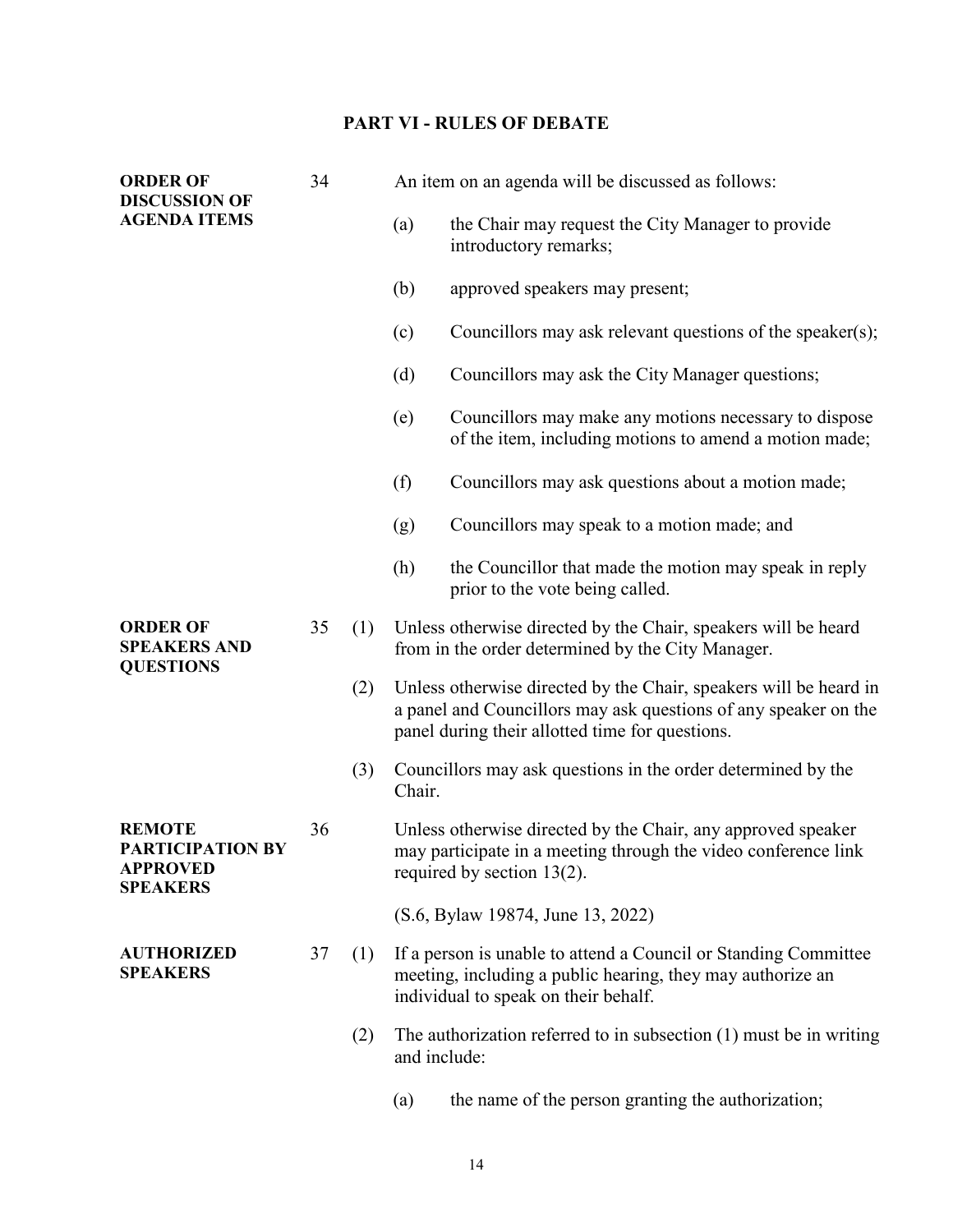|                         |    |     | (b)   | the name of the individual authorized to speak on the<br>person's behalf;                                                                                                                            |
|-------------------------|----|-----|-------|------------------------------------------------------------------------------------------------------------------------------------------------------------------------------------------------------|
|                         |    |     | (c)   | the item and meeting date the authorization applies to;<br>and                                                                                                                                       |
|                         |    |     | (d)   | the signature of the person granting the authorization.                                                                                                                                              |
|                         |    | (3) | must: | An individual authorized to speak on behalf of another person                                                                                                                                        |
|                         |    |     | (a)   | attend and participate in the meeting in person;                                                                                                                                                     |
|                         |    |     | (b)   | when speaking, state the name of the person they<br>represent; and                                                                                                                                   |
|                         |    |     | (c)   | prior to speaking, provide a copy of the written<br>authorization required by subsection (2) to the City<br>Manager.                                                                                 |
| <b>TIME LIMITS</b>      | 38 | (1) |       | Each approved speaker may speak for a maximum of 5 minutes.                                                                                                                                          |
|                         |    | (2) |       | If the speaker is an individual authorized to speak on behalf of<br>multiple persons, the individual may speak for a maximum of 5<br>minutes on behalf of themselves and all persons they represent. |
|                         |    | (3) |       | Subject to subsection (2), during a Council meeting a Councillor<br>may only ask questions and speak once in relation to a single<br>item for a maximum of 5 minutes each.                           |
|                         |    | (4) |       | Council may allow a Councillor to ask questions or speak to any<br>item for an additional 5 minutes.                                                                                                 |
|                         |    | (5) |       | During a Standing Committee or Council Committee meeting a<br>Councillor may ask questions or speak multiple times in relation<br>to single item for a maximum of 5 minutes each time.               |
| <b>NO INTERRUPTIONS</b> | 39 |     | if    | Subject to section 40, no Councillor, including the Chair, may<br>interrupt a Councillor permitted to speak or ask questions, except                                                                 |
|                         |    |     | (a)   | the Councillor's questions or statements are disrespectful,<br>offensive, contrary to this bylaw, or out of order;                                                                                   |
|                         |    |     | (b)   | the Councillor has exceeded their allotted time to speak;<br>or                                                                                                                                      |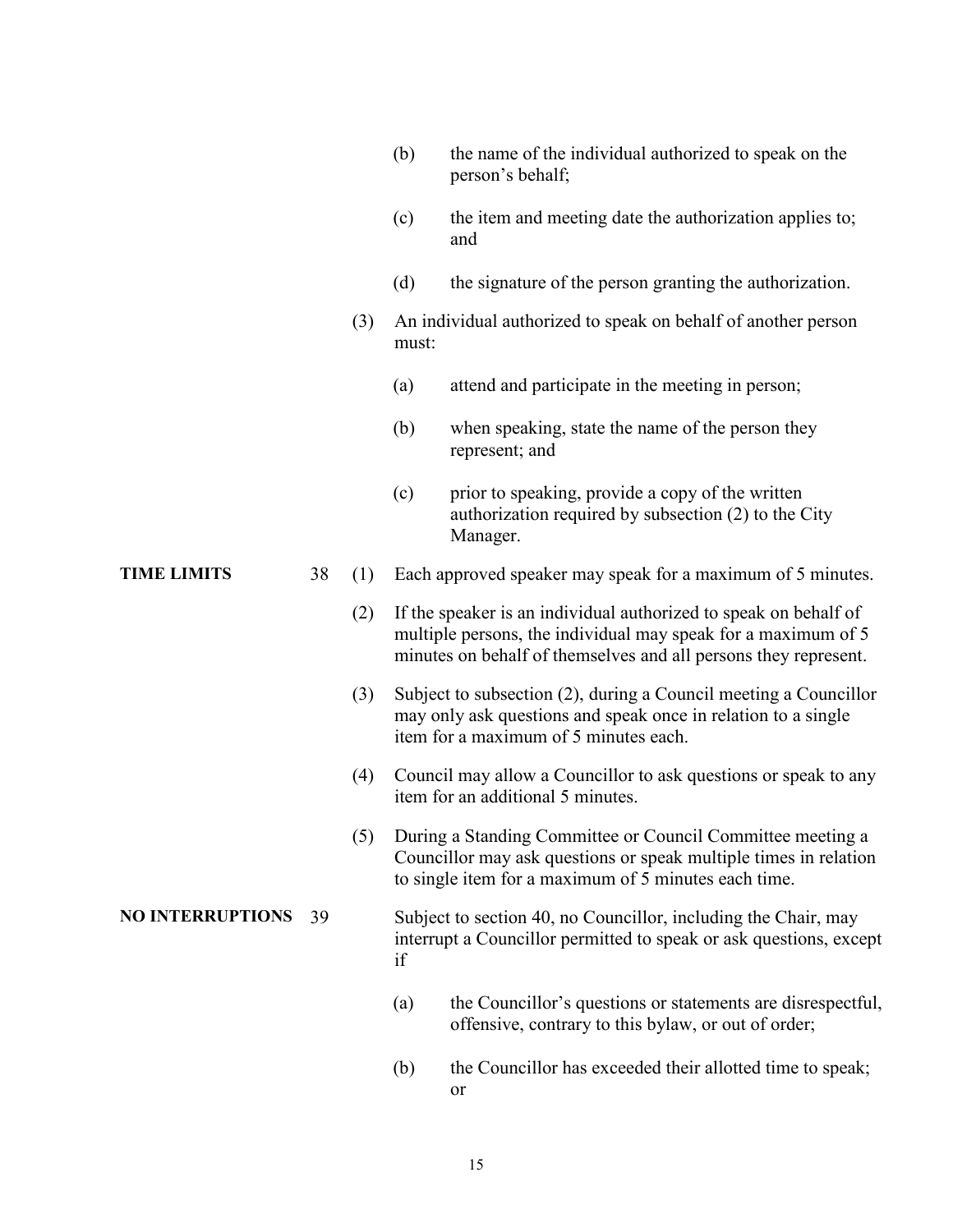|                                      |    |     | (c)       | the purpose of the interruption is to state a challenge,<br>request a ruling of the Chair, address a point of order, or<br>to make a privileged motion.                             |
|--------------------------------------|----|-----|-----------|-------------------------------------------------------------------------------------------------------------------------------------------------------------------------------------|
| <b>SUPERSEDING</b><br><b>MOTIONS</b> | 40 |     |           | The Chair may interrupt a meeting for matters of overriding<br>importance, including:                                                                                               |
|                                      |    |     | (a)       | a motion to recess at a time not specified in the agenda;                                                                                                                           |
|                                      |    |     | (b)       | a motion to extend the end time if the meeting is near or<br>has reached its scheduled end;                                                                                         |
|                                      |    |     | (c)       | a point of order; or                                                                                                                                                                |
|                                      |    |     | (d)       | a privileged motion.                                                                                                                                                                |
|                                      |    |     |           | <b>PART VII - ROLE OF THE CHAIR</b>                                                                                                                                                 |
| <b>ROLE OF THE</b><br><b>CHAIR</b>   | 41 | (1) |           | The Chair will preside over and preserve order and decorum for<br>all meetings.                                                                                                     |
|                                      |    | (2) | of Chair. | If the Chair is absent for all or part of a Standing Committee or<br>Council Committee meeting, the Vice-Chair will assume the role                                                 |
|                                      |    | (3) |           | If the Chair is absent for all or part of a Council meeting, the<br>deputy Mayor, or in the absence of the deputy Mayor the acting<br>Mayor, will assume the role of Chair.         |
|                                      |    | (4) |           | If role of Chair cannot be filled by operation of this section, the<br>Councillors present must select a temporary Chair to assume the<br>role of Chair until the Chair is present. |
|                                      |    |     |           | (S.7, Bylaw 19874, June 13, 2022)                                                                                                                                                   |
| <b>PROCEDURAL</b><br><b>RULINGS</b>  | 42 | (1) |           | The Chair may make any procedural rulings or determinations<br>provided for in this bylaw or otherwise necessary for the conduct<br>of a meeting.                                   |
|                                      |    | (2) |           | Any ruling or determination of the Chair may be challenged and<br>the Chair must provide reasons if requested by a Councillor.                                                      |
|                                      |    | (3) |           | A challenge is defeated if at least one-third of Councillors<br>present vote in favour of the Chair's ruling.                                                                       |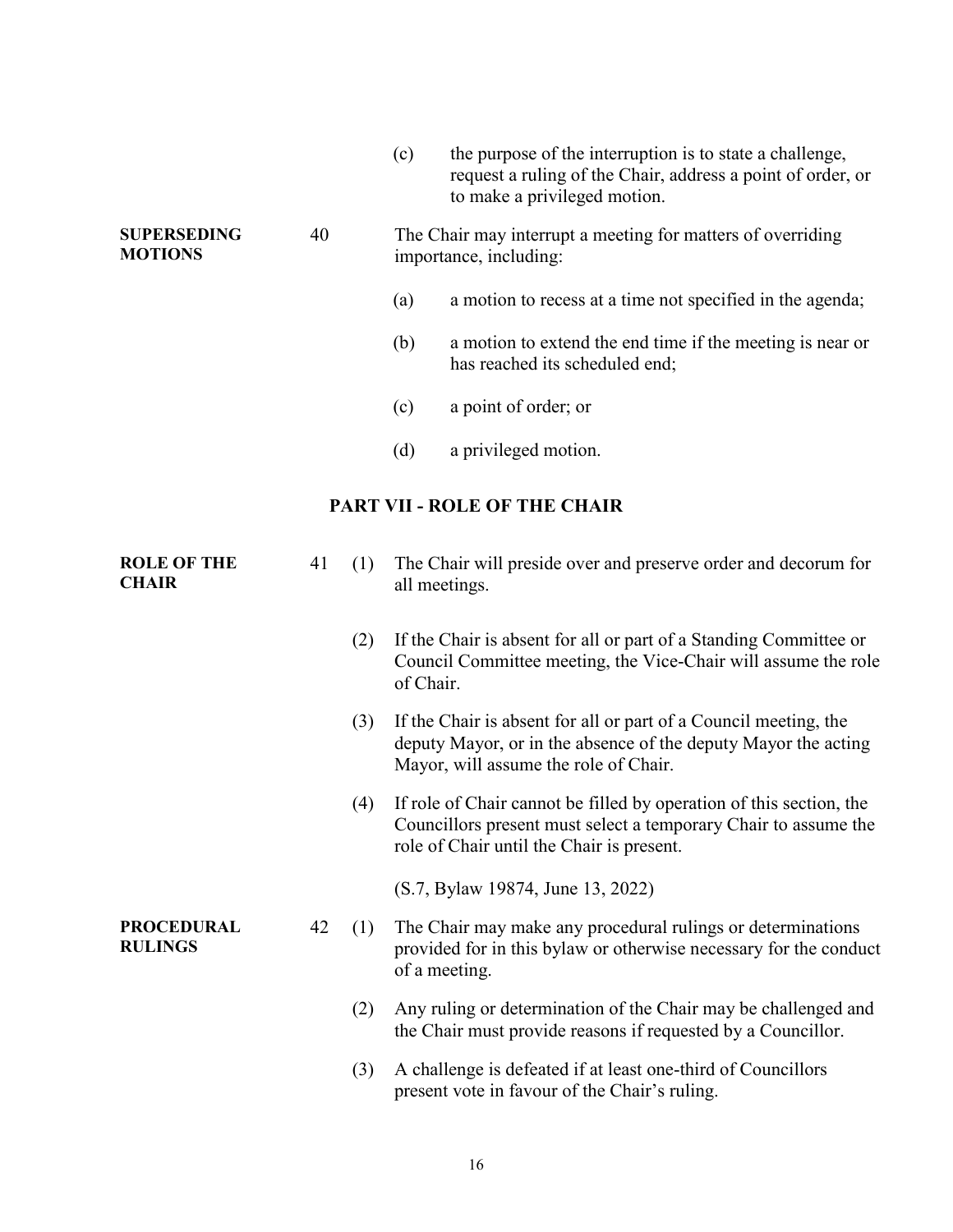| PARTICIPATION BY<br><b>CHAIR</b>   | 43 |     | The Chair must leave the chair to ask questions or speak to an<br>item on the agenda for a Council meeting. |                                                                                                                                                                                                                                                                                                                                        |  |
|------------------------------------|----|-----|-------------------------------------------------------------------------------------------------------------|----------------------------------------------------------------------------------------------------------------------------------------------------------------------------------------------------------------------------------------------------------------------------------------------------------------------------------------|--|
| <b>LEAVING CHAIR</b>               | 44 |     |                                                                                                             | Prior to leaving the chair during a Council meeting, the Chair<br>must invite                                                                                                                                                                                                                                                          |  |
|                                    |    |     | (a)                                                                                                         | the deputy Mayor;                                                                                                                                                                                                                                                                                                                      |  |
|                                    |    |     | (b)                                                                                                         | in absence of the deputy Mayor, the acting Mayor; or                                                                                                                                                                                                                                                                                   |  |
|                                    |    |     | (c)                                                                                                         | in absence of both the deputy Mayor and acting Mayor,<br>the Councillor who will next serve as deputy Mayor;                                                                                                                                                                                                                           |  |
|                                    |    |     |                                                                                                             | to assume the role of chair.                                                                                                                                                                                                                                                                                                           |  |
| <b>CALL TO ORDER</b>               | 45 |     |                                                                                                             | The Chair may call to order any Councillor that is out of order.                                                                                                                                                                                                                                                                       |  |
| <b>RIGHT TO EXPEL</b>              | 46 |     |                                                                                                             | Unless the meeting is closed pursuant to this bylaw or an<br>enactment, the Chair may only expel a person from a meeting for<br>improper conduct.                                                                                                                                                                                      |  |
|                                    |    |     |                                                                                                             | <b>PART VIII - VOTING</b>                                                                                                                                                                                                                                                                                                              |  |
| <b>VOTING</b><br><b>PROCEDURES</b> | 47 |     |                                                                                                             | A vote on any motion or bylaw will be conducted as follows:                                                                                                                                                                                                                                                                            |  |
|                                    |    |     | (a)                                                                                                         | the Chair must call for a vote;                                                                                                                                                                                                                                                                                                        |  |
|                                    |    |     | (b)                                                                                                         | all Councillors present must be silent from the moment<br>the vote is called until the results of the vote are declared;                                                                                                                                                                                                               |  |
|                                    |    |     | (c)                                                                                                         | all Councillors present must vote using the electronic<br>voting system, by a show of hands, or verbally; and                                                                                                                                                                                                                          |  |
|                                    |    |     | (d)                                                                                                         | the Chair must declare the results of the vote.                                                                                                                                                                                                                                                                                        |  |
|                                    |    |     |                                                                                                             | (S.8, Bylaw 19874, June 13, 2022)                                                                                                                                                                                                                                                                                                      |  |
| <b>VOTE BINDING</b>                | 48 | (1) |                                                                                                             | Once the Chair declares the result of the vote, a Councillor may<br>not change their vote for any reason.                                                                                                                                                                                                                              |  |
|                                    |    | (2) |                                                                                                             | Notwithstanding subsection (1), if immediately after a vote the<br>Chair determines that either the voting procedures prescribed by<br>this bylaw were not followed or one or more Councillors may<br>have been mistaken as to the subject matter of the vote, the Chair<br>may recall the vote and immediately call for another vote. |  |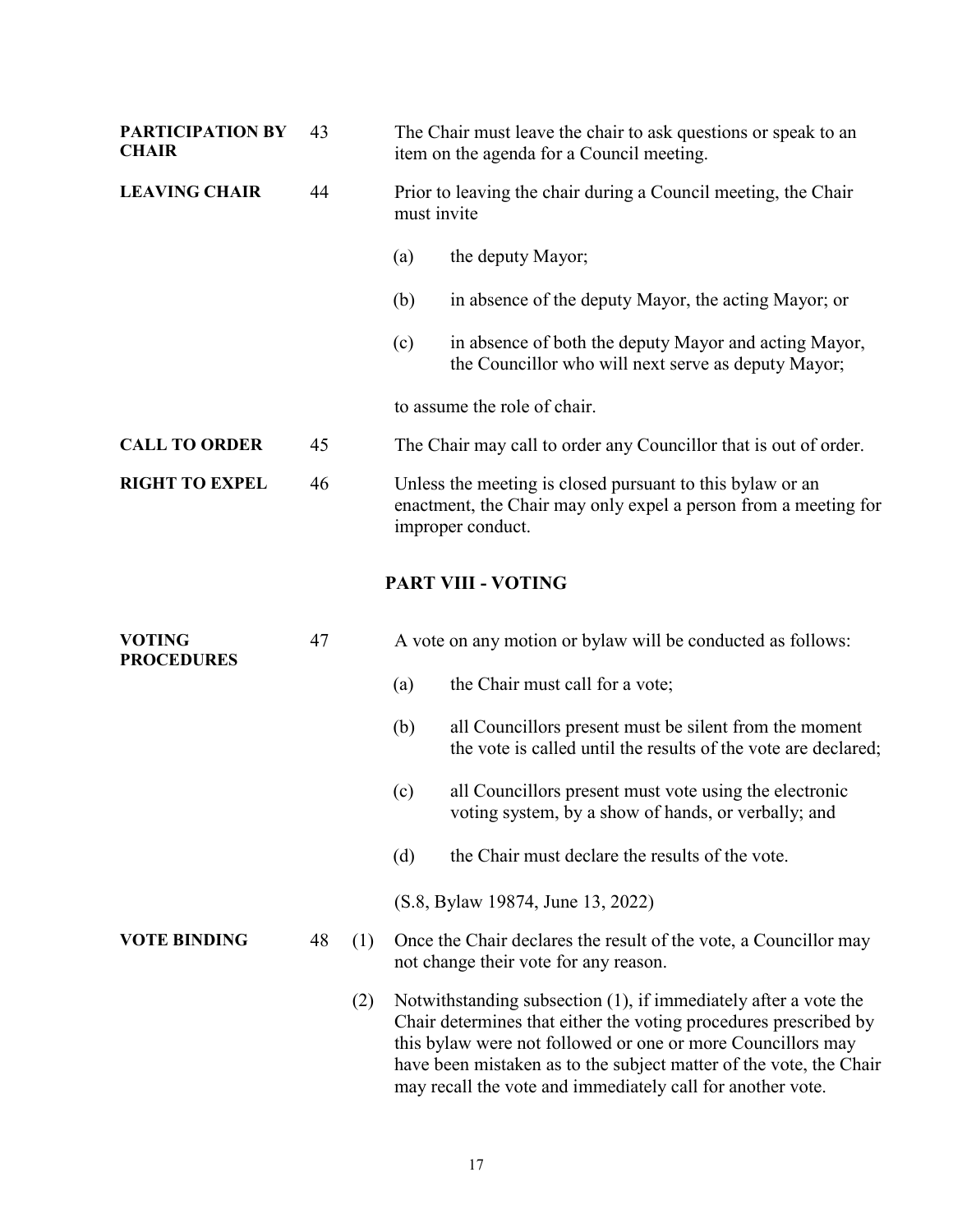### **PART IX - BYLAWS**

#### **SIGNING & POSTING OF BYLAWS**

- 49 (1) All bylaws passed by Council must be signed by the Mayor and City Manager.
	- (2) A bylaw must not be signed unless the form of the bylaw has been approved by the City Manager.

### **PART X - PUBLIC HEARINGS**

| <b>HOLDING OF A</b><br><b>PUBLIC HEARING</b>                        | 50 |     |                                                                                       | A public hearing will be held for any item required by an<br>enactment and Council or Standing Committee may direct a<br>non-statutory public hearing be held for any other item.   |
|---------------------------------------------------------------------|----|-----|---------------------------------------------------------------------------------------|-------------------------------------------------------------------------------------------------------------------------------------------------------------------------------------|
|                                                                     | 51 | (1) |                                                                                       | All public hearings required by an enactment will be held<br>during regularly scheduled or special Council meetings.                                                                |
|                                                                     |    | (2) |                                                                                       | Non-statutory public hearings directed by Council or<br>Standing Committee will be held as directed.                                                                                |
| <b>APPLICATION OF</b><br><b>OTHER RULES</b>                         | 52 |     |                                                                                       | Unless a more specific provision is included in this Part, the<br>procedures prescribed elsewhere in this bylaw apply to<br>public hearings and items discussed at public hearings. |
| <b>PROCEDURES FOR</b><br><b>STATUTORY</b><br><b>PUBLIC HEARINGS</b> | 53 | (1) | An item will be discussed at a public hearing required by an<br>enactment as follows: |                                                                                                                                                                                     |
|                                                                     |    |     | (a)                                                                                   | the Chair may request the City Manager to provide<br>introductory remarks;                                                                                                          |
|                                                                     |    |     | (b)                                                                                   | speakers in favour of the item may present;                                                                                                                                         |
|                                                                     |    |     | (c)                                                                                   | speakers opposed to the item may present;                                                                                                                                           |
|                                                                     |    |     | (d)                                                                                   | following each panel of speakers, Councillors may<br>ask questions of any speaker on the panel;                                                                                     |
|                                                                     |    |     | (e)                                                                                   | once all speakers have spoken, the City Manager will<br>answer questions from Councillors;                                                                                          |
|                                                                     |    |     | (f)                                                                                   | Councillors may make motions to amend; and                                                                                                                                          |
|                                                                     |    |     | (g)                                                                                   | the Chair will allow an opportunity for any<br>Councillor to ask questions of any speaker in                                                                                        |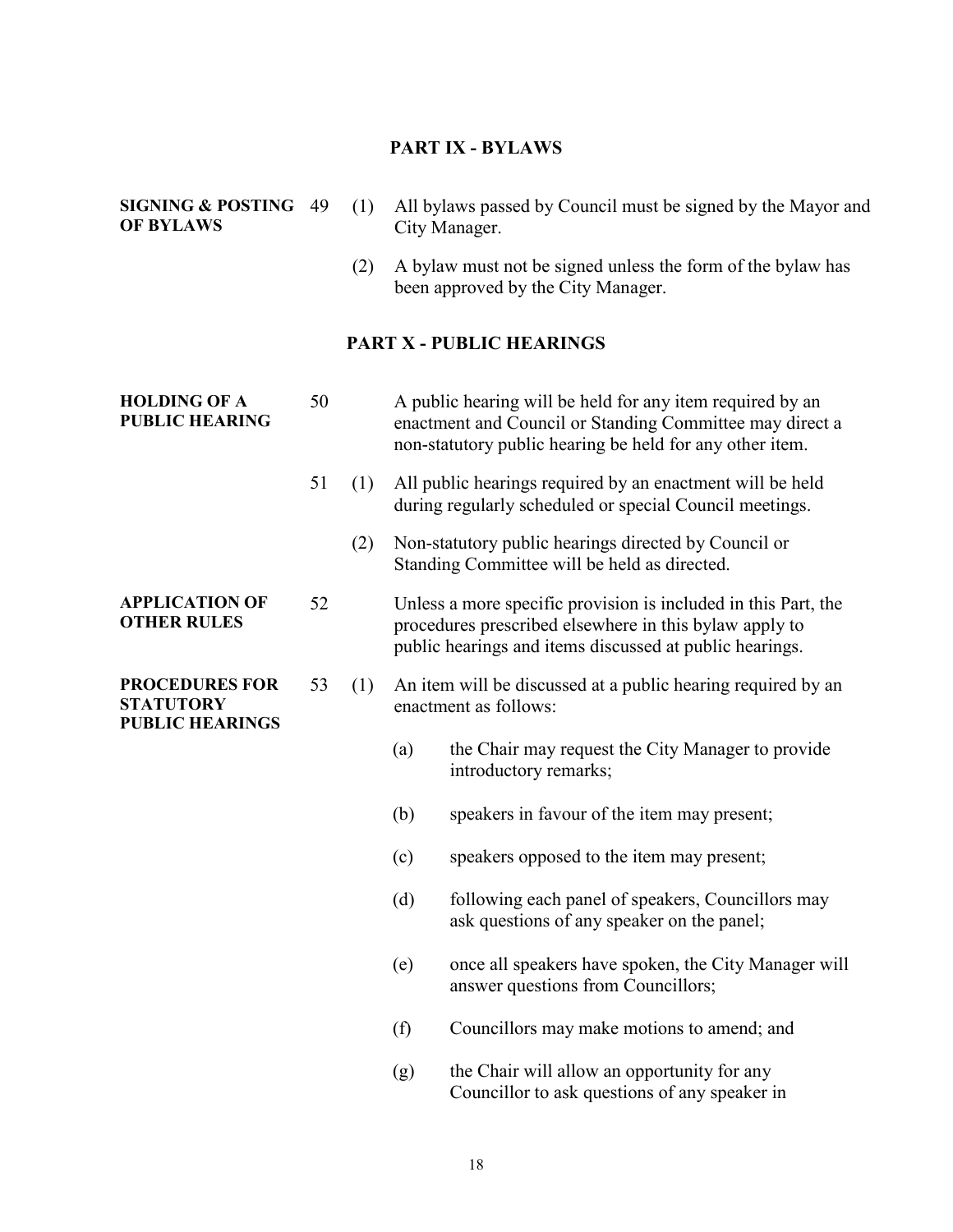response to information that has arisen during the public hearing.

- (1.1) Unless otherwise directed by the Chair, speakers in favour of the item will be heard in a panel and speakers opposed to the item will be heard in a panel.
	- (2) Council must close a public hearing prior to second reading of a bylaw.
	- (3) Once the public hearing is closed, Council may debate the item and may make amendments that do not require readvertising or re-opening the public hearing, or may pass, defeat, postpone, or refer the item to the City Manager

(S.3, Bylaw 19874, January 01, 2022) (S.4, Bylaw 19874, January 01, 2022) (S.5, Bylaw 19874, January 01, 2022)

### **PART XI - GENERAL**

- **RECEIVE COUNCIL**  54 (1) The City Manager may, on behalf of Council, Standing Committee, or a Council Committee, receive correspondence addressed or directed to Council, Standing Committee, or a Council Committee, or its members.
	- (2) If the correspondence is:
		- (a) in writing;
		- (b) legible;
		- (c) not libelous, irrelevant, offensive, or improper; and
		- (d) signed with the writer's name;

the City Manager must deliver a copy of the correspondence to all Councillors within a reasonable time.

**DELEGATION** 55 The City Manager may delegate any power, duty, or function under this bylaw.

# **COMMUNICATIONS**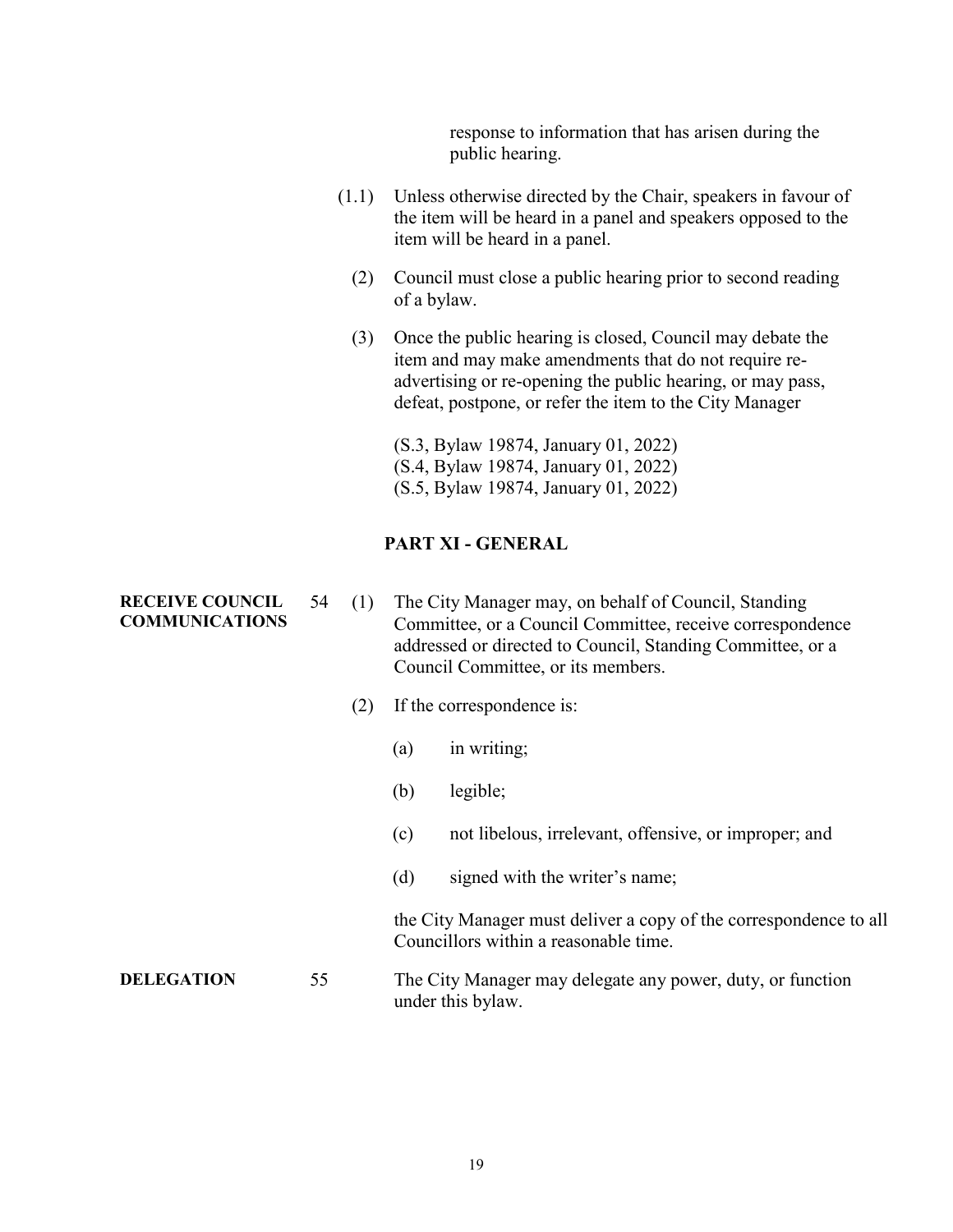#### **PART XII - TRANSITIONAL PROVISIONS**

| <b>TRANSITIONAL</b>                | 56 | Any references to Bylaw 12300 in any City bylaws, policies,<br>administrative directives, or other City records are deemed to be<br>references to this bylaw or the Council Committees Bylaw, as<br>appropriate. |
|------------------------------------|----|------------------------------------------------------------------------------------------------------------------------------------------------------------------------------------------------------------------|
| <b>COMING INTO</b><br><b>FORCE</b> | 57 | This bylaw comes into force on October 16, 2017.                                                                                                                                                                 |
| <b>REPEAL</b>                      | 58 | Bylaw 12300, the Procedures and Committees Bylaw, is<br>repealed.                                                                                                                                                |

(NOTE: Consolidation made under Section 69 of the *Municipal Government Act,* R.S.A. 2000, c.M-26 and Bylaw 16620 Section 16, and printed under the City Manager's authority)

Bylaw 18155, passed by Council August 29, 2018

#### Amendments

Bylaw 18549, October 9, 2018 Bylaw 19206, March 22, 2021 Bylaw 19874, December 06, 2021 Bylaw 19874, January 01, 2022 Bylaw 19874, June 13, 2022 Bylaw 20073, June 13, 2022